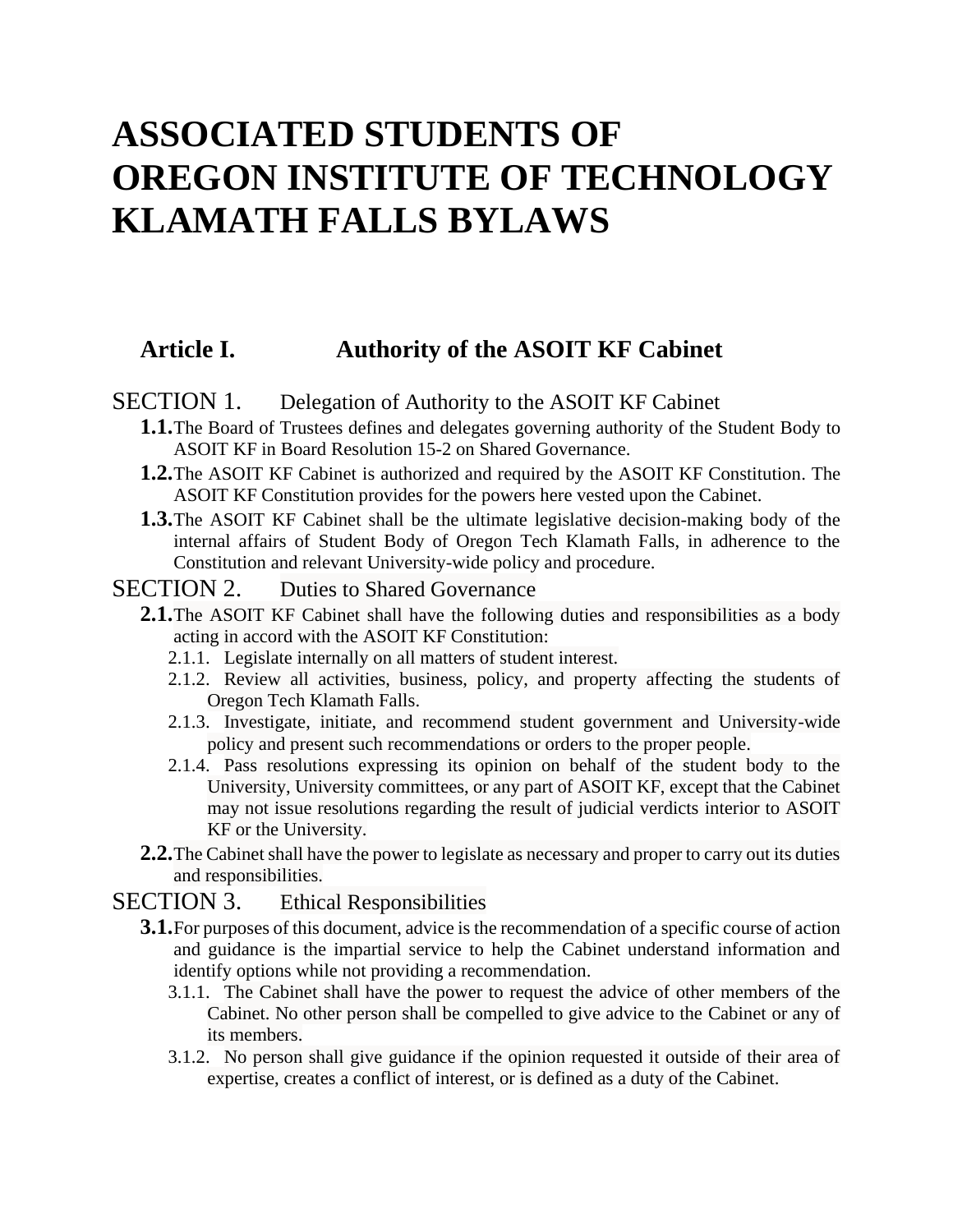- **3.2.**Any Cabinet Member positions paid for by ASOIT KF monies must be created as a resolution, approved by a quorum of the Cabinet at Executive Meetings with a supermajority vote (2/3) and presented to the student body at large to be approved by a quorum of RSO Leadership at the following General Meeting by a supermajority vote  $(2/3)$ .
	- 3.2.1. Any ASOIT KF Cabinet Member shall be paid minimum wage plus one dollar.
	- 3.2.2. No ASOIT KF Cabinet Member shall work, and therefore claim, more than twenty (20) hours per week of ASOIT KF duties without ASOIT KF Advisor consultation and approval on a case-by-case basis

## <span id="page-1-0"></span>**Article II. Cabinet Composition**

#### SECTION 1. Qualifications of the ASOIT KF Cabinet

- **1.1.**All elected, selected, and potential Cabinet Members must have met membership qualifications as outlined in the bylaws.
- **1.2.**A candidate for any ASOIT office must have a cumulative grade point average of 2.75 or above, and maintain a 2.75 or above grade point average every term served in office.
- **1.3.**All elected, selected, and appointed Cabinet Members shall hold no other studentemployee positions, unless approved by the ASOIT Advisors(s) on a case-by-case basis.
- **1.4.**ASOIT Cabinet Members must be full-time students. Undergraduate students must be registered for and complete twelve (12) or more credit hours per term served in office, and graduate students must be registered for and complete nine (9) or more credit hours per term served in office.
- <span id="page-1-1"></span>**1.5.**Cabinet members must maintain active status throughout their term(s) of service. When appointed to any committee/commission exterior to the Cabinet, members must attend the meetings of the respective committees/commissions. Absences from exterior meetings shall be counted as equal to absences to interior meetings.
	- 1.5.1. The Cabinet may excuse an absence from any meeting if the Cabinet member submits a request for absence from the meeting one (1) week prior to the meeting.
	- 1.5.2. Extenuating circumstances, such as illness or tragedy, excuses any Cabinet member from attendance.
- **1.6.**Cabinet members who fail to meet their duties and responsibilities as outlined in [Article](#page-1-0)  [II,](#page-1-0) Section [1.5,](#page-1-1) [SECTION 3,](#page-2-0) and [SECTION 5](#page-3-0) shall be subject to the following proceedings:
	- 1.6.1. Cabinet members who fail to attend standing exterior committee/commission meetings shall be charged with one (1) absence toward their quarter Cabinet attendance record for each such absence.
	- 1.6.2. Cabinet members who fail to attend Executive and General ASOIT KF meetings will be charged with one (1) absence toward their quarter Cabinet attendance record for each such absence.
- **1.7.**No Cabinet member shall have more than two (2) absences per quarter, or be subject to Sanctions as defined in Article III, Section 4.
- SECTION 2. Hierarchy of the Cabinet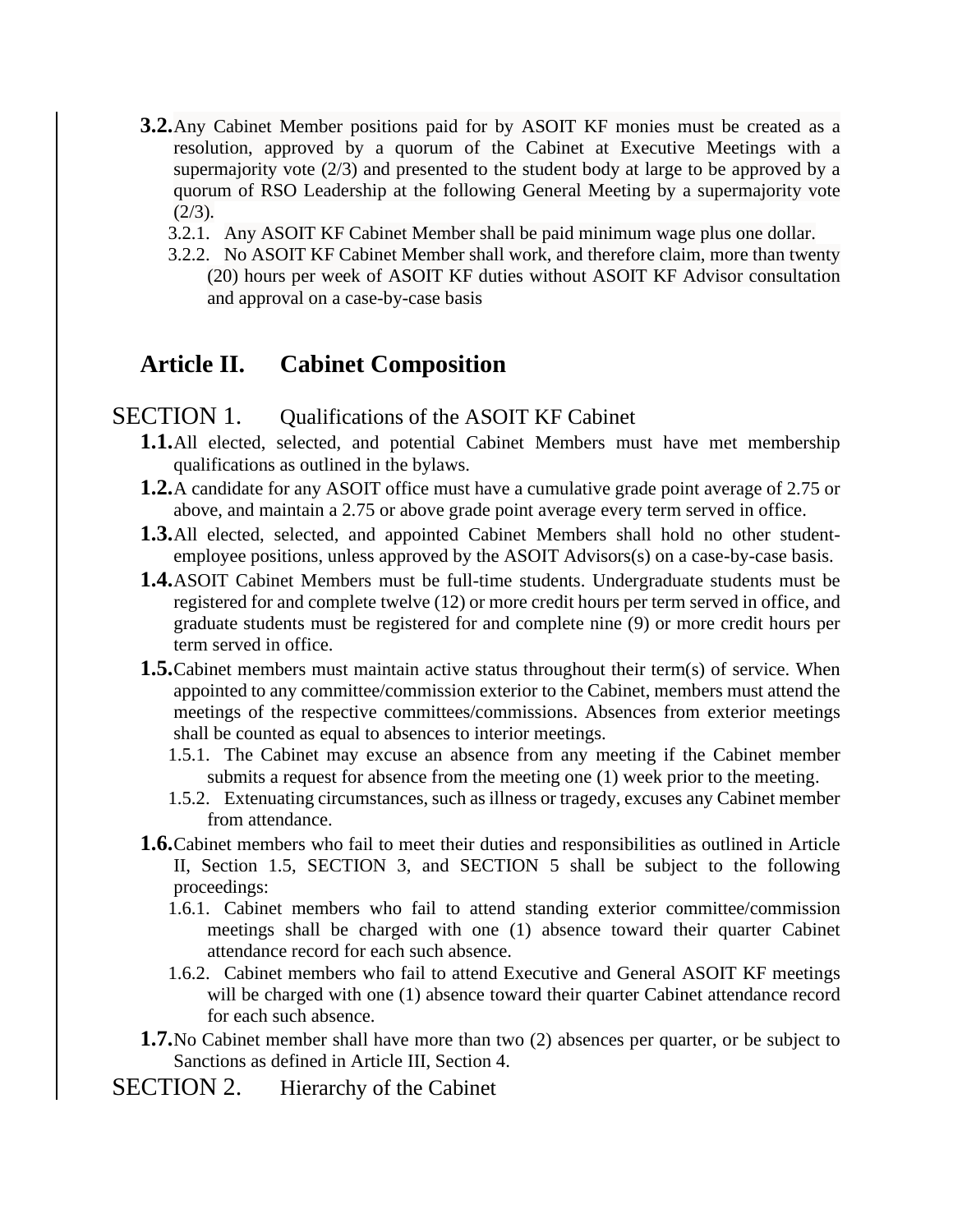- **2.1.** In the event that the Cabinet experiences a mid-term vacancy, the remaining Cabinet Members shall, at the discretion and approval of the ASOIT KF Advisors, adopt the roles and responsibilities of other Members in the following order:
	- 2.1.1. If the President position becomes vacant, the Vice President shall assume the roles and responsibilities of the President.
	- 2.1.2. If the Vice President position becomes vacant, the Finance Officer, acting as Chief of Staff, shall partner with the President and assume the roles and responsibilities of the Vice President.
	- 2.1.3. If any other position becomes vacant (Administrative Affairs Officer, Academic Affairs Officer, Student Engagement Officer), the Finance Officer, acting as Chief of Staff, shall partner with the Vice President and other relevant Officers to assume the roles and responsibilities of the Administrative Affairs Officer.
- **2.2.**In the event that a Sanction, as defined in Article II Sections 2, 3, and 4, is brought against a standing or elected Cabinet Member, that member shall be relieved of all authority until the sanctions are resolved at no-fault.
	- 2.2.1. During the proceedings of the Sanction, the Cabinet Member with the next highest authority shall act as an Interim in place of the Accused Cabinet Member. The hierarchy of authority by position is as follows:
		- 2.2.1.1. President has highest authority.
		- 2.2.1.2. Vice President has highest authority except the President.
		- 2.2.1.3. Finance Officer, as Chief of Staff, has highest authority except the President and Vice President.
		- 2.2.1.4. Administrative Affairs Officer has next highest authority after President, Vice President, and Chief of Staff.
		- 2.2.1.5. Academic Affairs Officer has next highest authority.
		- 2.2.1.6. Student Engagement Officer has next highest authority.
- **2.3.**In the event that a Sanction, as defined in Article II Sections 2, 3, and 4, is brought against a standing or elected Cabinet Member, and the Accused Member is found at-fault, as defined in Article II Sections 2, 3, and 4, and are relieved permanently from their role, the hierarchy of authority as defined in Article III Section 1.2.1. is to be followed.

## SECTION 3. Joint Cabinet Member Responsibilities

- <span id="page-2-0"></span>**3.1.**All elected, selected, and potential Cabinet Members shall act in the best interest of the entire Klamath Falls student body.
- **3.2.**All elected, selected, and potential Cabinet Members shall share the responsibility of establishing a progressive and productive student government.
- **3.3.**All elected, selected, and potential Cabinet Members shall be familiar with the contents of this document, the ASOIT Constitution, relevant policies, and assume responsibility to ensure that the stated documents reflect the current policy and practices of ASOIT KF.
- **3.4.**All elected, selected, and potential Cabinet Members shall support Registered Student Organizations (RSO) by attending events, collaborating, volunteering, and will promote ASOIT KF when possible. Shared event expectation includes, but is not limited to:
	- 3.4.1. Blackout for Hunger
	- 3.4.2. Blood drive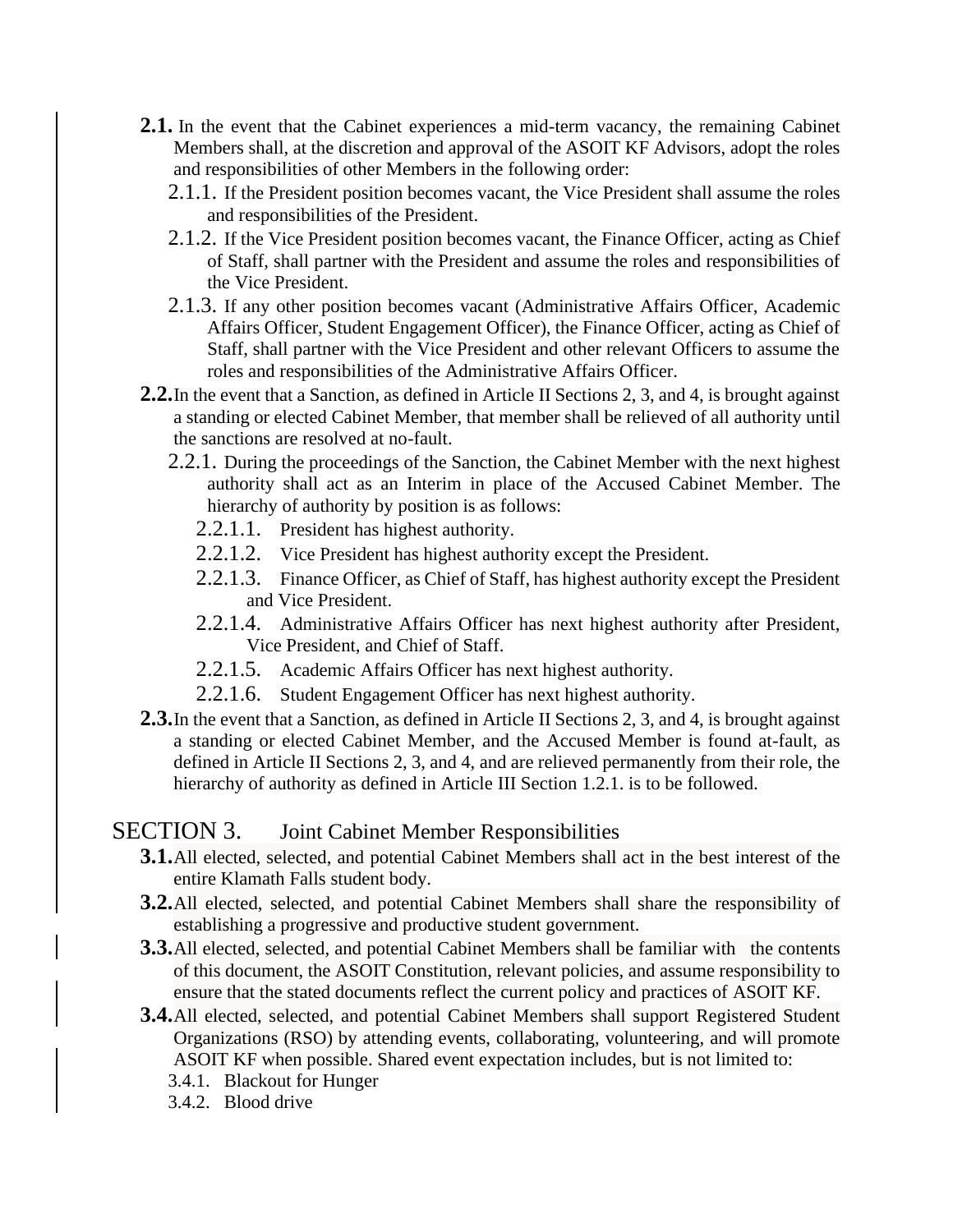- 3.4.3. Voter registration events
- 3.4.4. Family weekend
- **3.5.**All elected, selected, and potential Cabinet Members shall assist one another in their position-specific duties as needed.
- **3.6.**All elected, selected, and potential Cabinet Members shall serve on campus committees/commissions as assigned or selected to represent students.
	- 3.6.1. Oregon Tech policy cannot mandate any ASOIT KF Cabinet Member to serve in more than four (4) committees/commissions, however, any Cabinet Member may volunteer for more than four (4) positions, contingent on ASOIT Advisor approval on a case-by-case basis.

#### **3.7.**In-Office Service

- 3.7.1. Cabinet Members will post their office hours within the first week of each academic term
- 3.7.2. Cabinet Members will maintain the vibrancy of the Student Involvement and Belonging (SIB) office by being open, inviting, inclusive, and available to visitors while serving office hours and will use their time to conduct ASOIT KF business.

#### **3.8.**Reporting

3.8.1. Cabinet Members will report at Executive Meetings and General Meetings as appropriate on the work of their campus committees/commissions and progress on their position's tasks and projects.

## SECTION 4. Interior Committees

**4.1.**Special Committees are defined as any committees consisting of ASOIT KF Cabinet Members with the exception of those committees outlined in the Bylaws or policies (i.e. Election Committee, Selection Committee).

#### **4.2.**Regulations

- 4.2.1. Special Committees shall form to deliberate on specific issues outside of scheduled Executive Meetings, form a recommendation based on a majority votes (2/3) within the Special Committee, and report the Special Committee's recommendation to the ASOIT Cabinet at the next Executive Meeting.
- 4.2.2. Membership on a Special Committee shall be assigned to ASOIT KF Cabinet Members and can include student(s)-at-large at the discretion of the ASOIT KF Cabinet.
- 4.2.3. The termination of committee membership is at the discretion of the ASOIT KF President in consultation with advisors

## SECTION 5. Position-Specific Duties

#### **5.1.**President

- <span id="page-3-0"></span>5.1.1. Serve as the chief spokesperson and representative of ASOIT KF, facilitating exterior communications and building partnerships, delegating as desired.
- 5.1.2. Provide a report to the Board of Trustees, coordinating with Board of Trustees Secretary, once per term.
- 5.1.3. In collaboration with the Vice President, meet with each member of the Cabinet to monitor projects, offer support, and delegate as needed.
- 5.1.4. Chair all Executive and General Meetings.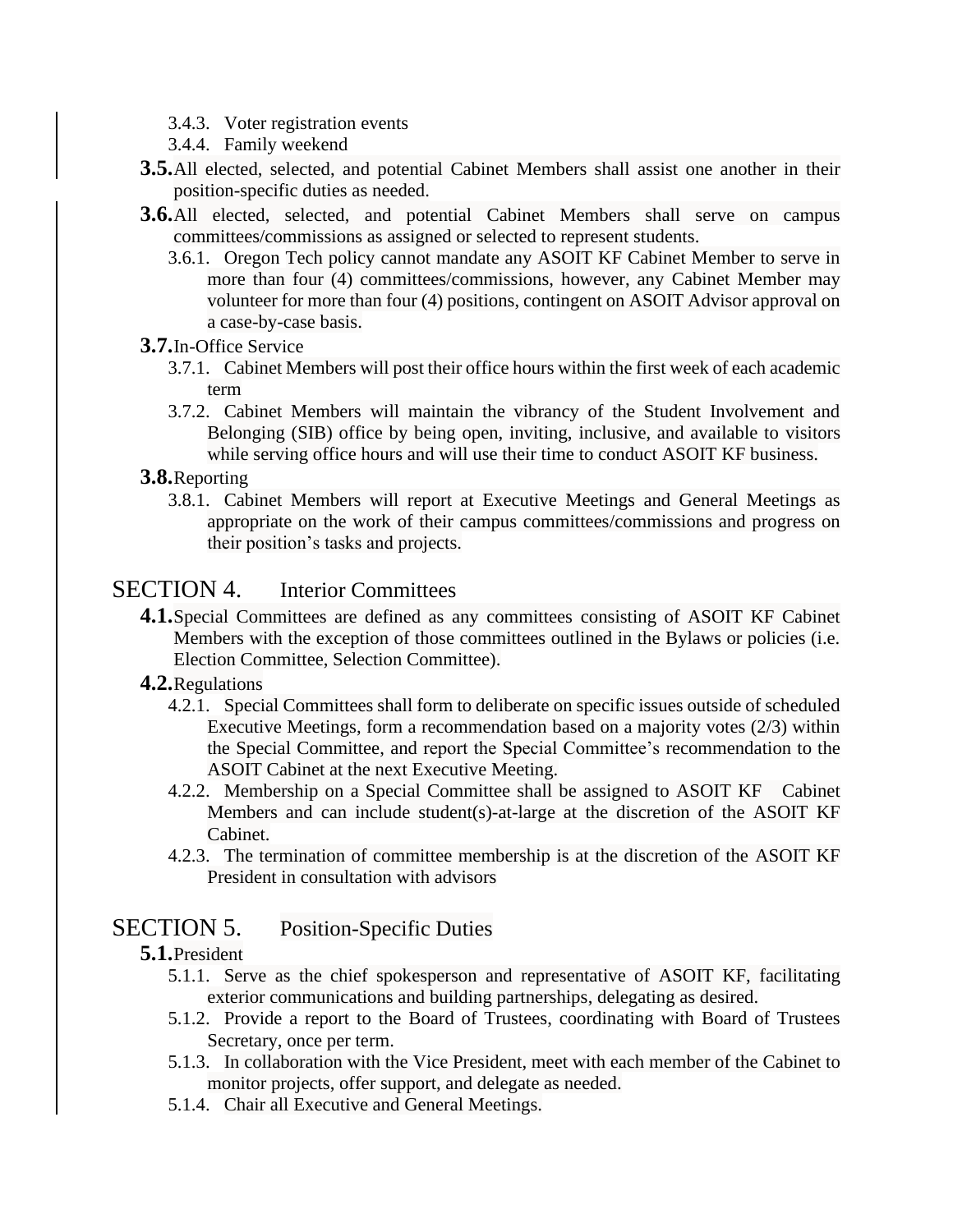- 5.1.5. Meet regularly, no less than twice per month, with ASOIT Advisor(s).
- 5.1.6. Empower each member of the Cabinet to meet regularly and build relationships with their administrative counterparts:
	- 5.1.6.1. Vice President to meet with the Director of Diversity, Inclusion, and Cultural Engagement (DICE).
	- 5.1.6.2. Finance Officer to meet with the Vice President of Finance and Administration.
	- 5.1.6.3. Administrative Affairs Officer, under direction from the President, to meet with the Vice President of Institutional Advancement.
	- 5.1.6.4. Academic Affairs Officer to meet with the Vice President of Academic Affairs and identified academic leaders and to meet, under direction from the Vice President, meet with the Director of Diversity, Inclusion, and Cultural Engagement (DICE).
	- 5.1.6.5. Student Engagement Officer to meet with the Vice President of Student Affairs.
- 5.1.7. Serve in the Election Committee as defined by Article III Section 1.1.2
- 5.1.8. In partnership with the ASOIT KF Vice President, collaborate regularly with ASOIT Portland-Metro (ASOIT PM) through ASOIT Council.
- 5.1.9. Participate in University Lobby Day, representing Oregon Tech and advocating to State Senators and decision-makers.
	- 5.1.9.1. ASOIT KF President and Vice President to share or split this duty as they see fit.
- 5.1.10. In partnership with the ASOIT KF Vice President, meet with the University President once per month.
- 5.1.11. Meet with the Vice President of Institutional Advancement least once per term.
	- 5.1.11.1. In collaboration with the Administrative Affairs Officer, identify and develop relationships with community members, industry partners, and other interested stakeholders.
- 5.1.12. Represent ASOIT on the following commissions/committees:
	- 5.1.12.1. Chair the Tuition Recommendation Committee (TRC).
	- 5.1.12.2. Chair the Incidental Fees Commission (IFC).
- 5.1.13. Serve as student representative on a minimum of two (2) committees/commissions beyond the aforementioned responsibilities.
- 5.1.14. Serve a minimum of twelve (12) hours per week, with at least eight (8) hours per week served in the SIB office.
- **5.2.**Vice President
	- 5.2.1. In collaboration with the President, meet with each member of the Cabinet to monitor projects, offer support, and delegate as needed.
	- 5.2.2. In case of the President's absence, or at the request of the President, the Vice President shall chair the Executive and General ASOIT KF meetings and serve as a delegate on any committee/commission the President serves.
	- 5.2.3. Chair the ASOIT KF Elections Committee in accordance with the ASOIT KF Election Bylaws.
	- 5.2.4. In partnership with the ASOIT KF President, meet with the University President once per month.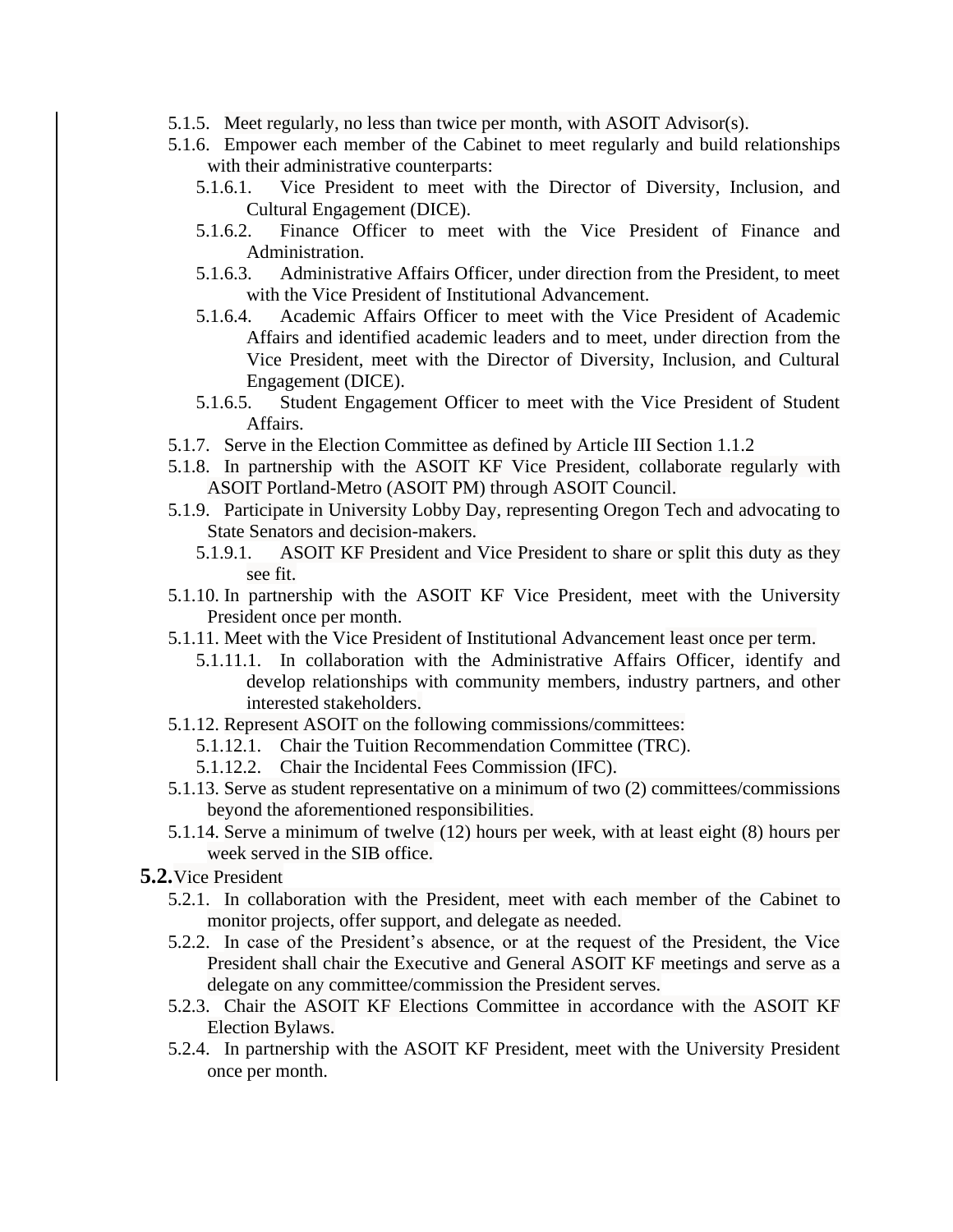- 5.2.5. In partnership with the ASOIT KF President, collaborate regularly with ASOIT Portland-Metro (ASOIT PM) through ASOIT Council.
- 5.2.6. In collaboration with the Administrative Affairs Officer, create and maintain ASOIT KF governing documentation.
- 5.2.7. Meet with the Director of Diversity, Inclusion, and Cultural Engagement (DICE) at least once per term.
	- 5.2.7.1. Identify barriers and ensure the success of historically underrepresented, underserved, and under resourced communities.
	- 5.2.7.2. Work to ensure compliance with Polytechnic Cultural Competency requirements and other relevant legislation.
- 5.2.8. Represent ASOIT on the following commissions/committees:
	- 5.2.8.1. President's Council.
	- 5.2.8.2. Financial Allocations Committee (FAC).
- 5.2.9. Serve as student representative on a minimum of two (2) committees/commissions beyond the aforementioned responsibilities.
- 5.2.10. Serve a minimum of twelve (12) hours per week, with at least eight (8) hours per week served in the SIB office.
- **5.3.**Finance Officer (Chief of Staff)
	- 5.3.1. Develop a framework to convey information between the student body and the Office of the Vice President of Finance and Administration.
	- 5.3.2. Collaborate often with the Vice President and serve as their Chief of Staff:
		- 5.3.2.1. In the event of the Vice President's absence on an internal or external committee/commission, the Chief of Staff shall assume roles and responsibilities as delegated by the ASOIT KF President.
		- 5.3.2.2. On any given year, if the Vice President serves as Chair or ASOITR KF representative on any external committee/commission, the Chief of Staff shall serve as a student representative on that committee/commission.
	- 5.3.3. Serve as point-of-contact for ASOIT Special Consideration requests and work with ASOIT KF Cabinet in planning and utilizing the ASOIT Budget.
	- 5.3.4. In collaboration with the Student Involvement and Belonging Director, submit the ASOIT KF and Financial Allocation Committee (FAC) budget to the Incidental Fee Commission (IFC).
	- 5.3.5. Meet with the Vice President of Finance and Administration a minimum of once per term.
	- 5.3.6. Represent ASOIT on the following commissions/committees:
		- 5.3.6.1. Chair the Financial Allocation Committee (FAC).
		- 5.3.6.2. Fiscal Operations Advisory Council (FOAC).
	- 5.3.7. Serve as student representative on a minimum of two (2) committees/commissions beyond the aforementioned responsibilities.
	- 5.3.8. Serve a minimum of ten (10) hours per week, with at least six (6) hours per week served in the SIB office.
	- 5.3.9. Assist in tasks as delegated by the President or Vice President.
- **5.4.**Administrative Affairs Officer
	- 5.4.1. Responsible for public relations within the campus and the community, updating and maintaining information on the ASOIT KF website, producing advertisements in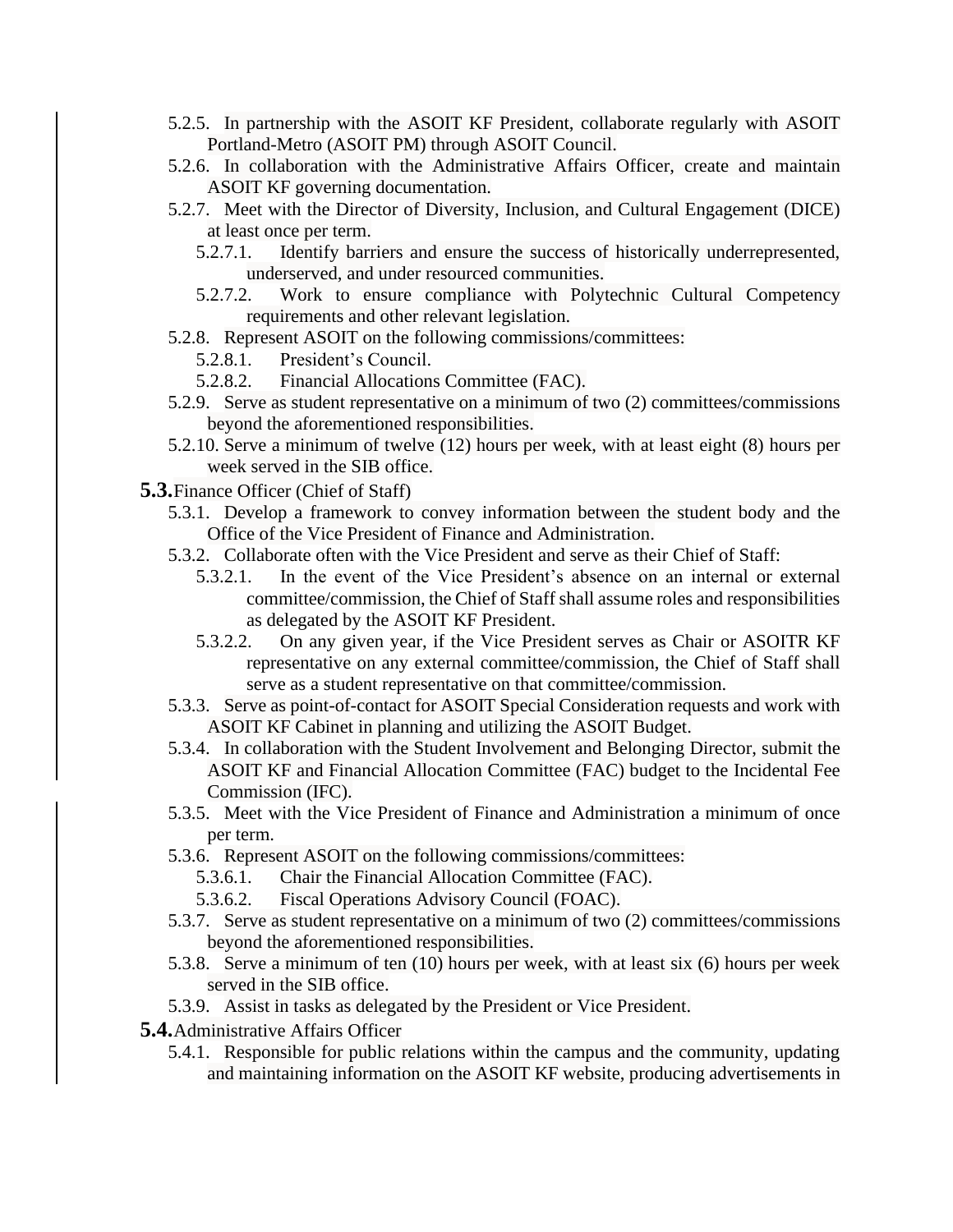collaboration with relevant ASOIT KF Officers, and producing press releases as needed.

- 5.4.2. Responsible for oversight of the ASOIT email, and facilitating the appropriate responses as needed to address the emails.
- 5.4.3. Responsible for preparing, recording, maintaining, and posting minutes and agendas of all ASOIT KF meetings on the ASOIT Website.
	- 5.4.3.1. General Meeting Agendas must be posted or otherwise distributed to all required participants of the General Meeting no later than one (1) week before the date of the General Meeting.
	- 5.4.3.2. Executive Meeting Agendas must be posted or otherwise distributed to all required participants of the Executive Meeting no later than three (3) days before the date of the Executive Meeting.
	- 5.4.3.3. Minutes of Executive and General Meetings must be available for viewing no later than one (1) week after the Executive or General Meetings.
- 5.4.4. In collaboration with the Vice President, create and maintain ASOIT KF governing documentation.
	- 5.4.4.1. This includes working with the Office of Diversity, Inclusion, and Cultural Engagement (DICE) to adhere to Senate Bill 1586 regarding workplace harassment and other relevant University compliance requirements.
- 5.4.5. In collaboration with the Student Engagement Officer, monitor and maintain RSO records and attendance at required meetings.
- 5.4.6. Under direction from the President, work with the Vice President of Institutional Advancement to identify and develop relationships with community members, industry partners, and other interested stakeholders.
- 5.4.7. Serve as student representative on a minimum of two (2) committees/commissions.
- 5.4.8. Serve a minimum of ten (10) hours per week, with at least six (6) hours per week served in the SIB office.
- 5.4.9. Assist in tasks as delegated by the President or Vice President.
- **5.5.**Academic Affairs Officer
	- 5.5.1. Facilitate the connection of students with their Deans and Department Chairs, and serve as a conveyance for student concerns.
		- 5.5.1.1. For identified academic student concerns: determine stakeholders, take appropriate action, track the status of issues, and communicate the process to the stakeholders involved.
		- 5.5.1.2. Utilize Oregon Tech governance structure to effectively advocate for student concerns and feedback.
	- 5.5.2. Identify opportunities to connect students with academic support services, including but not limited to:
		- 5.5.2.1. Center for Academic Engagement and Resource Services (CARES).
		- 5.5.2.2. Facilitating communication and connection to relevant advising services.
		- 5.5.2.3. Under direction from the Vice President, work with the Office of Diversity, Inclusion, and Cultural Engagement (DICE) to identify and remove barriers to ensure the academic success of historically underrepresented, underserved, and under resourced communities.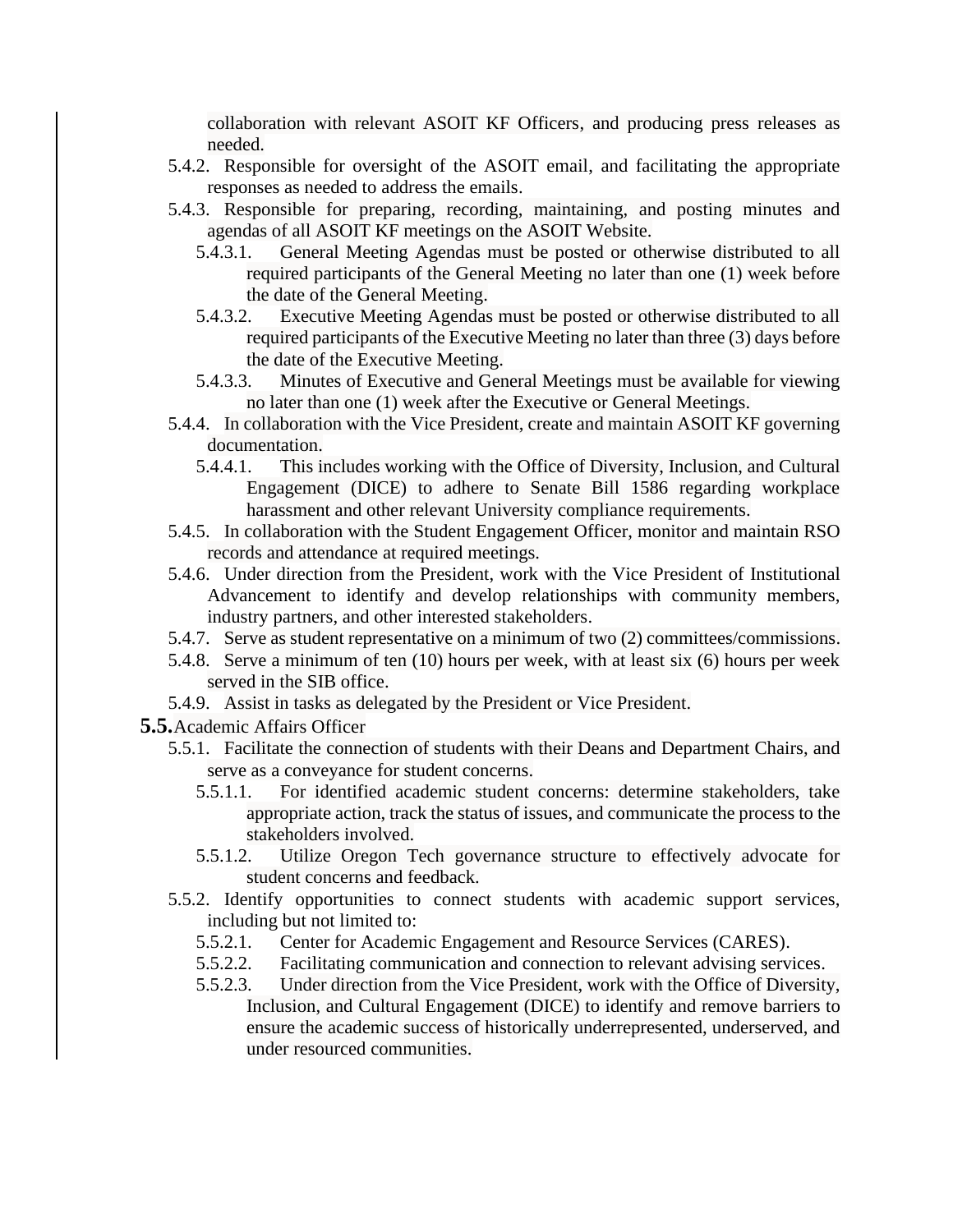- 5.5.2.4. Advocating on behalf of students for necessary change or adjustment of current procedure including but not limited to accessibility to key areas on campus dedicated to academic success and current academic procedure.
- 5.5.3. Report as ASOIT Delegate to the Faculty Senate.
- 5.5.4. Meet with the Vice President of Academic Affairs a minimum of once per term, while identifying and meeting with other academic leaders (Deans, Chairs, etc) as needed by students and up to the discretion of ASOIT Advisors.
- 5.5.5. Represent ASOIT on the following commissions/committees:
	- 5.5.5.1. The Financial Allocation Committee (FAC).
	- 5.5.5.2. Commission on College Teaching (CCT).
	- 5.5.5.3. Curriculum Planning Commission (CPC).
- 5.5.6. Serve as student representative on a minimum of one (1) committees/commissions beyond the aforementioned responsibilities.
- 5.5.7. Serve a minimum of ten (10) hours per week, with at least six (6) hours per week served in the SIB office.
- 5.5.8. Assist in tasks as delegated by the President or Vice President.
- **5.6.**Student Engagement Officer
	- 5.6.1. Responsible for communicating engagement opportunities to students frequently, including but not limited to:
		- 5.6.1.1. Managing ASOIT social media accounts
		- 5.6.1.2. Developing a framework for communicating events regularly with the student body at large.
	- 5.6.2. Organize ASOIT General Meetings at a minimum of twice per term, including advertising/marketing, and reminding clubs and programs leaders of upcoming meetings.
	- 5.6.3. Develop opportunities for students to share feedback via surveys, town hall meetings, focus groups, etc.
		- 5.6.3.1. For identified student concerns: determine stakeholders, take appropriate action, track the status of issues, and communicate the process to the stakeholders involved.
		- 5.6.3.2. Utilize Oregon Tech governance structure to effectively advocate for student concerns and feedback.
	- 5.6.4. Coordinate partnerships and collaborative initiatives with the following campus departments (including, but not limited to):
		- 5.6.4.1. Student Involvement and Belonging (SIB) to bring community service opportunities to campus,
		- 5.6.4.2. Athletics Department to increase student involvement in Hootie's Hooligans at athletics events,
		- 5.6.4.3. Under direction from the Vice President, work with the Office of Diversity, Inclusion, and Cultural Engagement (DICE) to identify barriers and ensure the success of historically underrepresented, underserved, and under resourced communities,
		- 5.6.4.4. Campus Activity Cabinet (CAB) for event planning and implementation
	- 5.6.5. Meet with the Vice President of Student Affairs a minimum of once per term.
	- 5.6.6. Represent ASOIT on the following commissions/committees:
		- 5.6.6.1. The Financial Allocation Committee (FAC)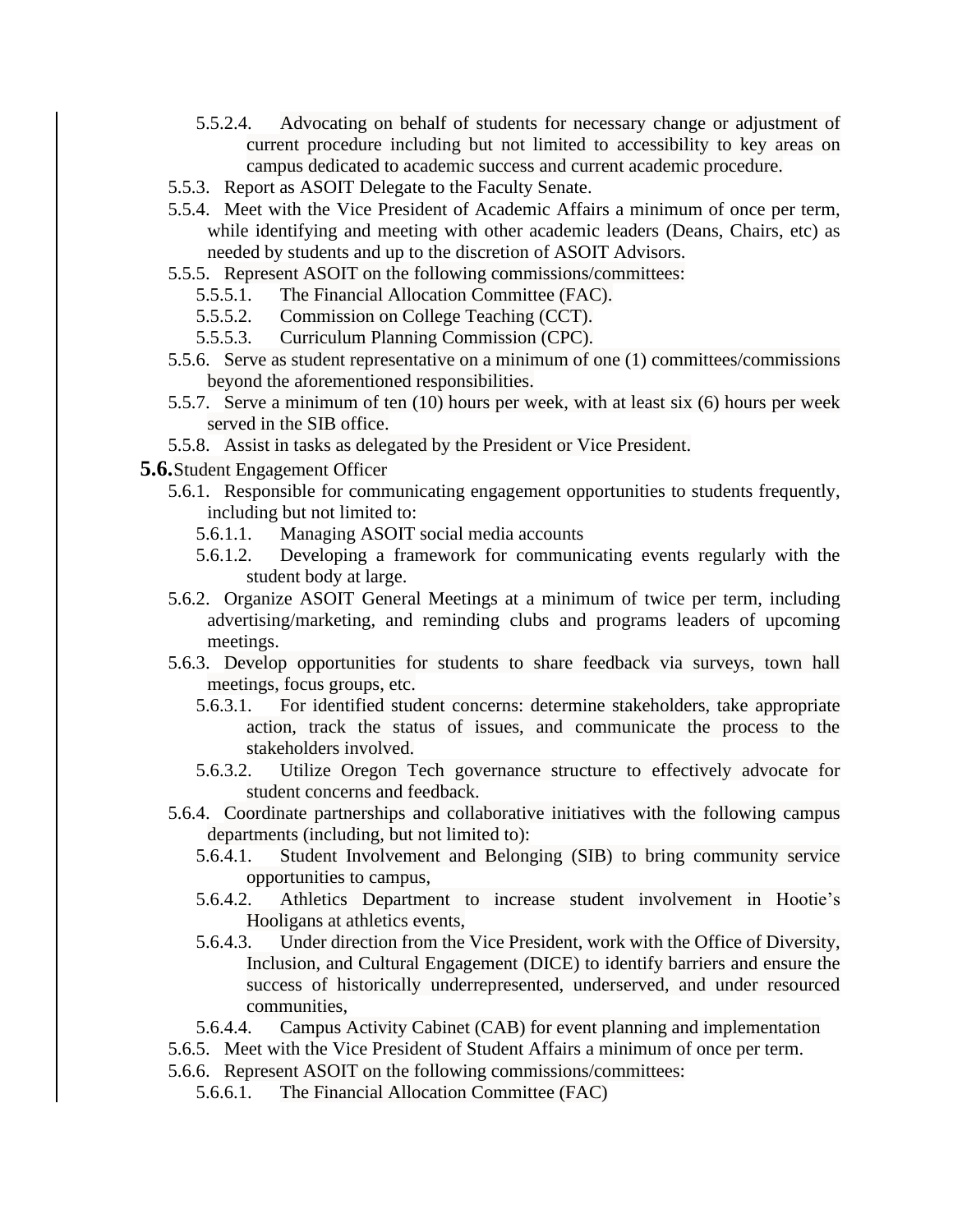- 5.6.6.2. Program Round Tables
- 5.6.7. Serve as student representative on a minimum of two (2) committees/commissions beyond the aforementioned responsibilities..
- 5.6.8. Serve a minimum of ten (10) hours per week, with at least six (6) hours per week served in the SIB office
- 5.6.9. Assist in tasks as delegated by the President or Vice President

## **Article III. Elections, Selection, and Sanctions**

## SECTION 1. Elections

- **1.1.**Any currently enrolled student at Oregon Tech Klamath Falls is eligible to vote in the ASOIT KF Election
- **1.2.**The ASOIT KF general election is the responsibility of the Election Committee.
	- 1.2.1. The Election Committee is responsible for holding ASOIT KF Elections in a timely and compliant manner including organizing applications, publicity, election material, election booths, ballot counting, etc.
	- 1.2.2. The Election Committee shall consist of any interested ASOIT Officers not seeking the position of President or Vice President of the Cabinet.
	- 1.2.3. The Election Committee shall consist of at least four members. If needed, studentsat-large may be added with the approval of the remainder of the Election Committee.
- **1.3.**The President and Vice President are the elected positions. The position roles and responsibilities as outlined in the Officer-Specific Duties Bylaws and application deadlines shall be posted for a minimum of two weeks prior to the application deadlines.
- **1.4.**Applicants must submit an official application by the posted application deadline to be eligible to run for office.
- **1.5.**The ASOIT KF Elections will function in accordance with the appropriate campus ASOIT policy.
- **1.6.** Any elected ASOIT KF Officer may be removed from office through a recall petition.

#### SECTION 2. Selection of Cabinet Members

- **2.1.** The Cabinet position President and Vice-President are elected positions through a popular vote on campus.
- **2.2.**All other Cabinet members shall be hired positions by the Selection Committee.
	- 2.2.1. The Selection Committee is comprised of the Election Committee and the newlyelected President and Vice-President.
	- 2.2.2. The Selection Committee shall, with guidance from ASOIT KF Advisors, conduct an equitable application, interview, and hiring process.
	- 2.2.3. For the Selection Committee to approve the hire of the Cabinet application, a 2/3 majority vote is required.

### SECTION 3. Sanctions

**3.1.**Any elected ASOIT KF Officer may be removed from office through a recall petition.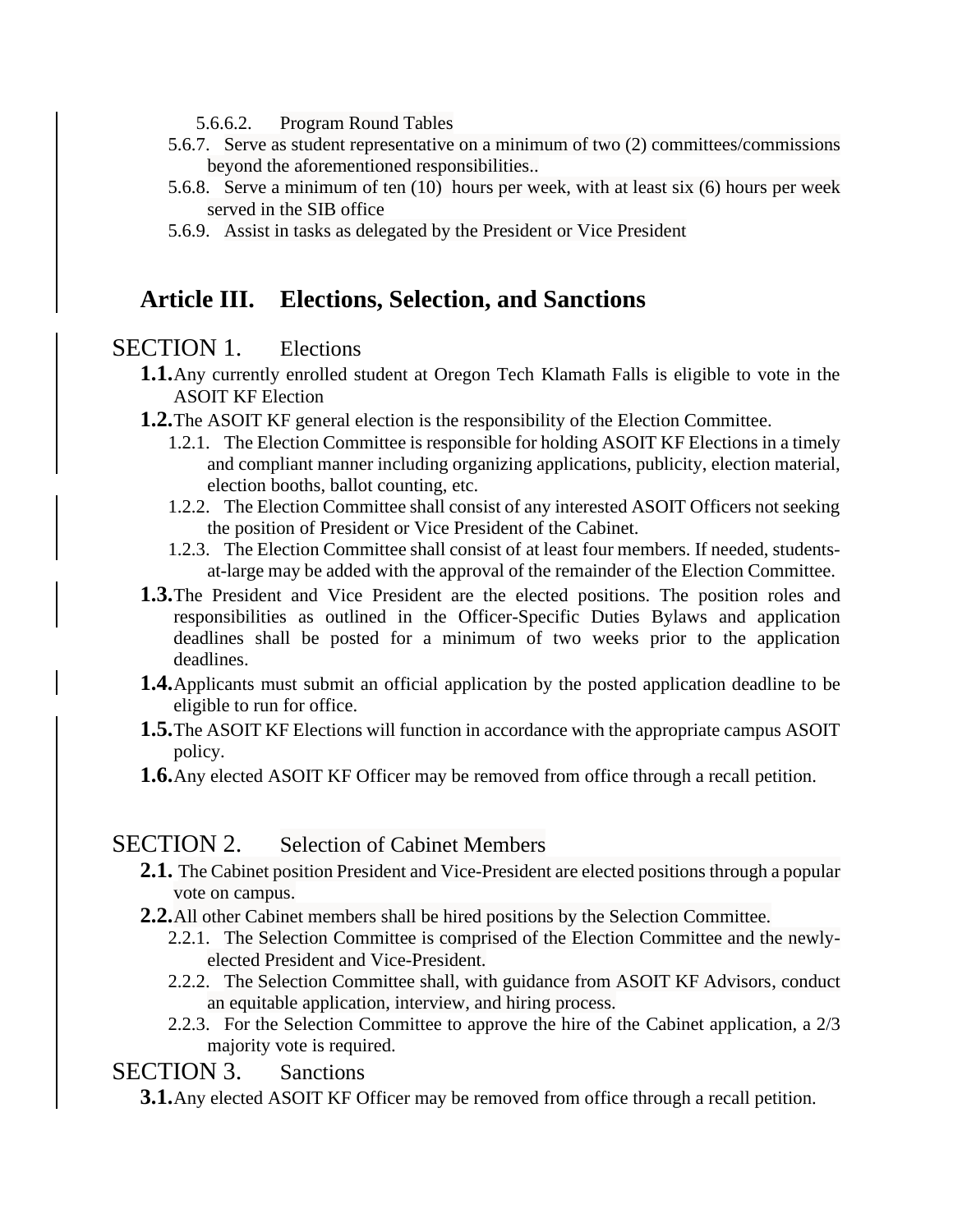- **3.2.**Recall petitions must commence and be completed no later than the start date of the academic year that the Officer subject to recall is set to serve.
- **3.3.**Recall proceedings must adhere to the following procedure:
	- 3.3.1. A move to recall an ASOIT KF Officer is initiated by submission of a petition, signed by at least fifty percent of the Registered Student Organizations (RSO) representatives. A letter naming the ASOIT officer and giving arguments for their removal must accompany the petition.
	- 3.3.2. The letter and petition must be sent to ASOIT KF at least 3 business days before the next General Meeting.
	- 3.3.3. An officer subject to a recall may submit materials that can defend their right to maintain their position.
	- 3.3.4. A recall vote will take place at the next General Meeting of ASOIT KF. Removal shall be approved by a majority vote  $(2/3)$  of an established Quorum of the attending ASOIT Officers and RSO representatives. Each recognized RSO, through its representative, has one vote. The vote will be a blind ballot submission.
- **3.4.** Any elected officer of the ASOIT KF Cabinet may face impeachment for failing to perform their duties as described by this Constitution and Bylaws or by violating the Student Code of Conduct.
- **3.5.**Impeachment proceedings must adhere to the following procedure:
	- 3.5.1. A motion of impeachment is initiated by submission of a petition signed by at least fifty percent of the ASOIT KF Cabinet or signed by at least fifty percent of the Registered Student Organizations (RSO) representatives. A letter naming the ASOIT officer and giving arguments for their removal must accompany the petition.
	- 3.5.2. If submitted by the 50% majority of RSO representatives, the letter and petition must be sent to the ASOIT KF Cabinet at least 3 business days before the next General Meeting. If submitted by the 50% majority of the standing ASOIT KF Cabinet, the letter and petition must be added to the agenda and announced to the RSO representatives at least 3 days before the next General Meeting.
	- 3.5.3. An officer subject to an impeachment may submit materials that can defend their right to maintain their position.
	- 3.5.4. Impeachment and removal shall be approved by a majority vote (2/3) of an established Quorum of the attending ASOIT KF officers and RSO representatives, present at the General Meeting wherein the impeachment is held.
- **3.6.**Any standing ASOIT Cabinet Member may be placed on a probationary status wherein they are relieved of their roles and responsibilities while ASOIT KF Advisors assess the member's academic success and commitment to the ASOIT KF Cabinet.
	- 3.6.1. In the event that a standing Cabinet Member's term or overall grade point average falls below 2.75 while in office, that officer may be removed from office subject to review by the ASOIT KF Advisors.

## <span id="page-9-0"></span>**Article IV. Bylaws Amendments**

#### SECTION 1. Amendment Process

**1.1.**Officers may submit and approve a motion to review and amend the ASOIT KF Bylaws at any executive meeting.